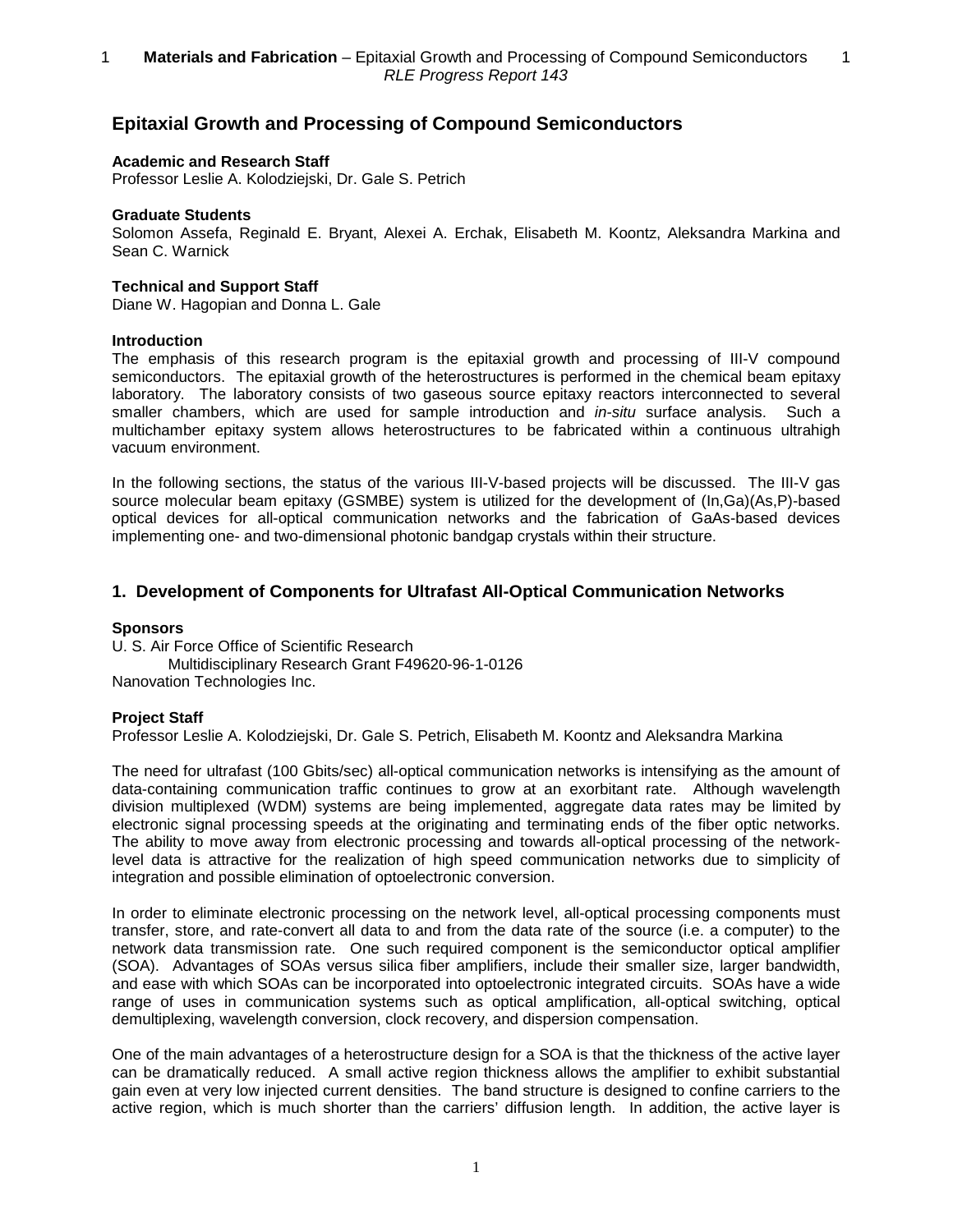designed to have a larger index of refraction than that of the cladding layers, causing the confinement of light to an active region with a thickness smaller than the wavelength of light. Thus, the active region essentially represents an optical waveguide. To operate a SOA as a broadband single-pass device, its facets must be coated with an antireflective coating to avoid the creation of resonator modes.

This project aims to develop, fabricate, and characterize an InGaAsP/InP SOA structure. The chosen material system, (In,Ga)(As,P), offers a range of bandgap energies compatible with all-optical fiber networks and can be grown by gas source molecular beam epitaxy (GSMBE) on InP substrates. The structure has been grown by GSMBE and optically characterized using photoluminescence. The active layer has been shown to have a bandgap that corresponds to a wavelength  $\lambda=1.57$  µm, catering to a  $\lambda$ =1.55 um lightwave communication system. Currently, the SOAs are under fabrication within the Technology Research Laboratory and the Exploratory Materials Laboratory.

## **2. Photonic Crystals in III-V Materials**

## **Sponsors**

National Science Foundation DMR 94-00334 Army Research Office DAAG 55-98-1-0474 Army Research Office DAAG 55-98-1-0080 Nanovation Technologies Inc.

## **Project Staff**

Professor Leslie A. Kolodziejski, Professor John D. Joannopoulos, Professor Erich P. Ippen, Professor Henry I. Smith, Dr. Gale S. Petrich, Dr. Pierre R. Villeneuve, Dr. Shanhui Fan, Alexei Erchak, Steven G. Johnson and Daniel J. Ripin.

This project represents the combined efforts of the research groups led by Professors John D. Joannopoulos, Leslie A. Kolodziejski, Erich P. Ippen, and Henry I. Smith. Prof. Joannopoulos' research group designs the structures and theoretically calculates the optical properties. Prof. Kolodziejski's group fabricates the various devices with embedded one- and two-dimensional photonic bandgap crystals using III-V compound semiconductor technologies. Prof. Smith's group provides the expertise in nanoscale fabrication. Finally, Prof. Ippen's research group optically characterizes the devices. The complexity of the design, fabrication and characterization of these structures necessitates a strong interaction between the various research groups.

## A Two-Dimensional Photonic Bandgap Light-Emitting Diode

Enhanced light extraction is observed from a light-emitting diode (LED) structure containing a twodimensional (2D) photonic crystal. In semiconductor LED structures, the extraction efficiency is reduced by the capture of emitted light into planar waveguide modes. The photonic crystal is used to enhance the extraction efficiency by (i) creating a photonic bandgap (PBG) that eliminates the unwanted waveguide modes at the emission wavelength, or (ii) Bragg scattering the planar waveguide modes into radiation modes. To create the photonic crystal, a 2D array of holes is etched into the top cladding layer of an asymmetric InGaP/InGaAs quantum well (QW) structure that emits light with wavelengths around 980 nm. The 50 x 50 µm, 2D photonic crystal LED mesa consists of an active region, a low refractive index spacer layer of oxidized AlGaAs, and an oxidized AlAs/GaAs distributed Bragg reflector (DBR). To investigate the effect of the photonic crystal on light extraction, the lattice constant and hole diameter of the photonic crystal is varied. To minimize carrier recombination, the holes do not penetrate the InGaAs QW; however, the hole depth is still sufficient to cause strong Bragg scattering. The DBR reflects the QW emission and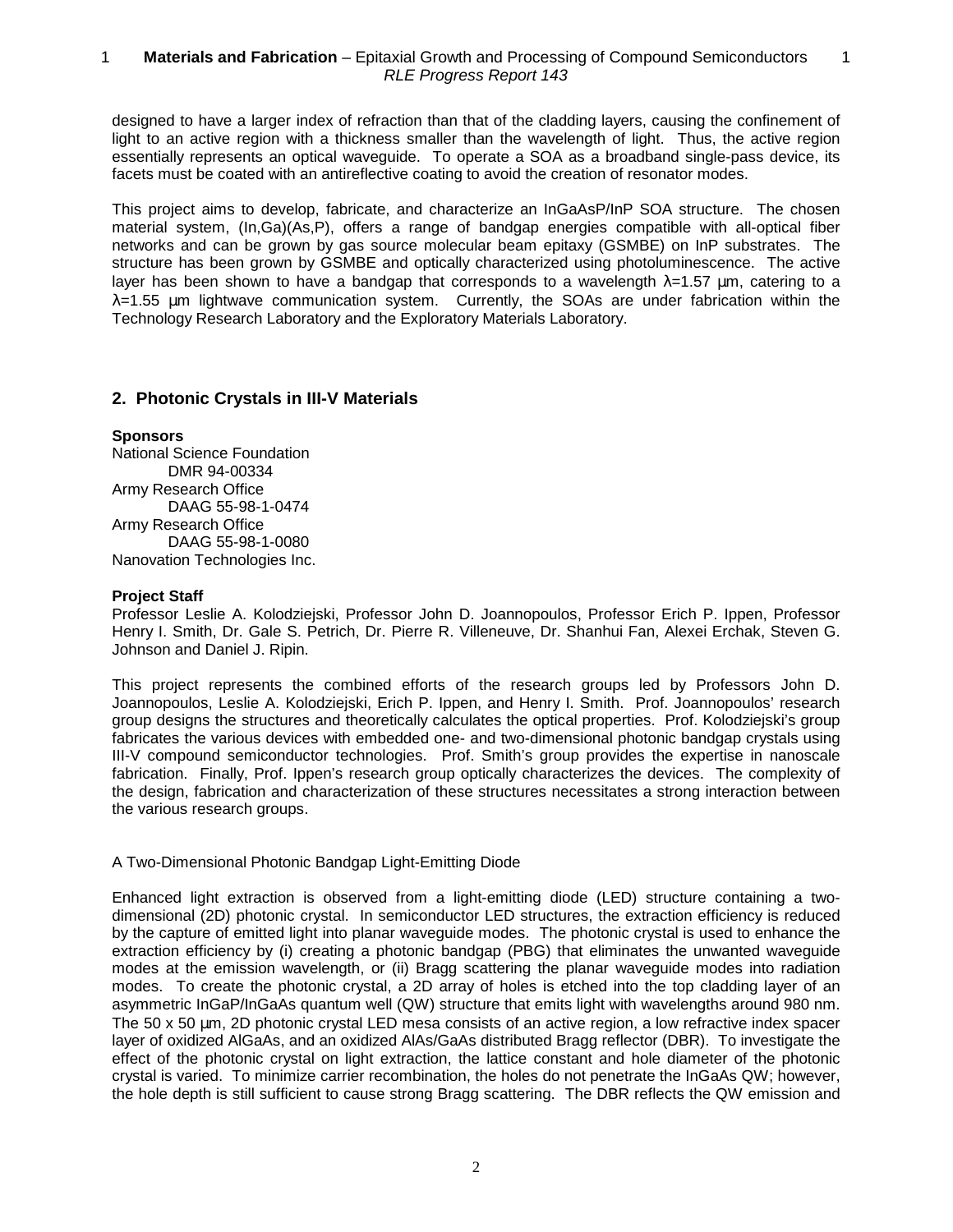#### 1 — **Materials and Fabrication** – Epitaxial Growth and Processing of Compound Semiconductors — 1 RLE Progress Report 143

the oxide spacer layer minimizes the coupling to the lateral guided modes in the high dielectric layers of the DBR. Photoluminescence (PL) images were recorded from both uniformly pumped LED mesas and selectively pumped regions on the LED mesas. Light extraction enhancements as high as 100x were measured from photonic crystal LEDs at a particular wavelength as compared to LEDs without a photonic crystal. The enhancement is attributed to the strong Bragg scattering of the quantum well emission into vertical radiation modes. Bragg scattering of the PL pump light into guided modes is also used for efficient optical pumping of the quantum well.

## Guiding Light Through Sharp Bends using 2-Dimensional Photonic Crystals

Optical signal processing requires guiding an optical signal around sharp bends with a radius of curvature on the order of a wavelength. Conventional waveguiding is the result of total internal reflection at the interface between the high-refractive index guiding layer and its low-index surroundings. However, sharp bends in the conventional index-contrast waveguides may cause large optical losses depending on the wavelength of the light being guided and on the radius of curvature. Using a two-dimensional (2D) photonic crystal can minimize optical losses due to radiation. Efficient, sharp-bend waveguides are created by introducing a line defect of smaller radius dielectric cylinders into a photonic crystal composed of an array of cylindrical dielectric rods. The periodic arrangement of dielectric rods, which surrounds the line defect, creates a photonic band gap (PBG) or a range of frequencies in which light can not propagate. Thus, an optical signal with a frequency inside the PBG has its energy confined inside the line defect. However, the diamenter of the cylinders in the line defect remains large enough to provide index guiding in the third dimension (normal to the plane of periodicity of the photonic crystal). Localization of the defect mode inside the line defect allows guiding around sharp corners including a 90° bend with low loss.

The cylindrical rods of the photonic crystal consist of a high-index 860 nm thick GaAs layer sandwiched between a 100 nm thick  $SiO<sub>2</sub>$  cap layer and a 640 nm thick low-index Al<sub>x</sub>O<sub>y</sub> layer. An additional 860 nm thick  $A\Omega_v$  layer resides below the cylindrical rods in order to decouple the GaAs guiding layer from the GaAs substrate. The heterostructure is grown using gas source molecular beam epitaxy on a (100) GaAs substrate. The  $Al_xO_y$  is initially grown epitaxially as AlGaAs. The fabrication process commences by evaporating 100 nm of  $SiO<sub>2</sub>$  on to the sample. Next, the waveguides and photonic crystal are defined by using direct write electron beam lithography and a nickel liftoff process. The pattern is transferred to the  $SiO<sub>2</sub>$  by reactive-ion etching (RIE) using a CHF<sub>3</sub> plasma, after which, the nickel mask is removed. Using the  $SiO<sub>2</sub>$  mask, the cylindrical rods are created by etching the GaAs and the AlGaAs to a total depth of 1.5  $\mu$ m using a BCl<sub>3</sub> plasma. Next, the AlGaAs is transformed to Al<sub>x</sub>O<sub>v</sub> using a wet thermal oxidation process. Finally, each sample is lapped and cleaved in order to create a smooth input facet to promote the efficient coupling of a test signal. Transmission through the various structures is measured as a function of frequency and compared to theoretical simulations. Photonic crystal and line defects with rods of various dimensions are being fabricated to further optimize the waveguide design.

## GaAs Nanoelectromechanical Optical Switch

As part of ongoing research efforts towards the fruition of all-optical signal processing, the possibility of a tunable wavelength filter using a photonic crystal is currently being explored. The examination, critical analysis and development of a nanoelectromechanical optical switch will serve as a prelude to the successful development of a novel wavelength tunable microcavity photonic crystal in a III-V material system. Although not necessarily the ultimate ends in itself, this device can be catalogued as an extremely useful component. There are several notable attributes of this particular optical switch. Firstly, the optical switch will employ nanoelectromechanical systems (NEMS) technology. NEMS, evolving from a flourishing, yet still developing, microelectromechanical systems (MEMS) technology, incorporates some of the same founding physics principles of MEMS while offering a reduction in size. Secondly, the optoelectromechanical device will be fabricated in a material system not commonly used for electromechanical operation. Once developed, new fabrication sequences could lead to more complex nanoelectromechanical designs in a similar system. Lastly, since the optical switch will be fabricated in a material system commonly used for optical devices, it can be easily integrated into an optical network.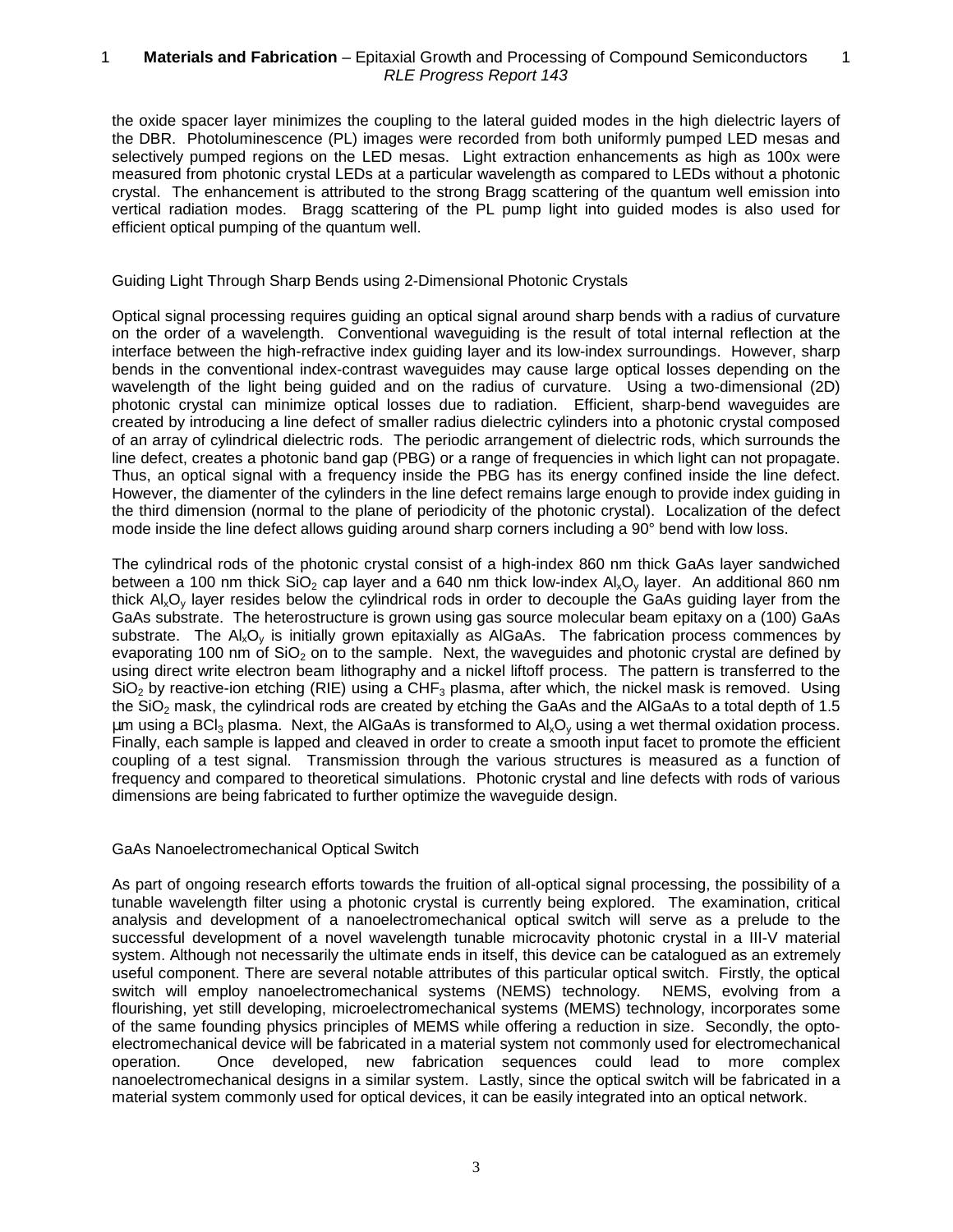#### 1 — **Materials and Fabrication** – Epitaxial Growth and Processing of Compound Semiconductors — 1 RLE Progress Report 143

The optical switch's topology consists of two self-aligned GaAs strip waveguides separated by a small (~100 nm) gap. The first (input) waveguide will be a multimode waveguide gradually tapered to a single mode waveguide. The second (output) waveguide will be a single mode waveguide tapering to a multimode waveguide at the output. The output waveguide and the multimode portion of the input waveguide will rest on a supportive aluminum oxide layer, while the single mode portion of the input waveguide will be suspended in air forming a cantilever. An electrostatic force, applied between the single mode cantilever and the substrate, creates a misalignment between the two waveguides. The aligned state has high transmission from the input to the output waveguide, while the deflected state has low transmission.

## **Publications**

## **Thesis**

Koontz, E. M. The Development of Components for Ultrafast All-Optical Communication Networks. Ph. D., diss., Department of Electrical Engineering and Computer Science, MIT, 2000.

## **Journal Articles, Published**

Koontz, E. M., G. S. Petrich, L. A. Kolodziejski, and M. S. Goorsky, "Overgrowth of Submicron-Patterned Surfaces for Buried Index Contrast Devices." Semicond. Sci. Tech., 15(4): R1-R12, (2000).

Thoen, E. R., E. M. Koontz, D. J. Jones, D. Barbier, F. X. Kärtner, E. P. Ippen, and L. A. Kolodziejski, "Erbium-Ytterbium Waveguide Laser Mode-locked with a Semiconductor Saturable Absorber Mirror." IEEE. Photon. Technol. Lett., 12: 149-151, (2000).

Thoen, E. R., M. E. Grein, E. M. Koontz, H. A. Haus, L. A. Kolodziejski and E. P. Ippen, "Stabilization of an Active Harmonically Mode-Locked Fiber Laser with Two-Photon Absorption." Opt. Lett., 25(13): 948-950, (2000).

Joschko, M., P. Langlois, E. R. Thoen, E. M. Koontz, E. P. Ippen, and L. A. Kolodziejski, "Ultrafast Hot-Carrier Dynamics in Semiconductor Saturable Absorber Mirrors." Appl. Phys. Lett., 76, 1383-1385: (2000).

Ripin, D. J., Kuo-Yi Lim, G. S. Petrich, P. R. Villeneuve, Shanhui Fan, E. R. Thoen, J. D. Joannopoulos, E. P. Ippen, and L. A. Kolodziejski, "Photonic Band Gap Airbridge Microcavity Resonances in GaAs/AlxOy Waveguides." J. Appl. Phys., 87(3): 1578-1580, (2000).

## **Journal Articles, Accepted for Publication**

Erchak, A. A., D. J. Ripin, S. Fan, P. Rakich, G. S. Petrich, L. A. Kolodziejski, E. P. Ippen, and J. D. Joannopoulos, "Enhanced Coupling to Vertical Radiation Using a Two-Dimensional Photonic Crystal in a Semiconductor Light-Emitting Diode." Appl. Phys. Lett., 78(4), Forthcoming.

## **Meeting Papers, Published**

Grein, M. E., E. R. Thoen, E. M. Koontz, H. A. Haus, L. A. Kolodziejski, and E. P. Ippen, "Stabilization of an Active Harmonically Mode-Locked Fiber Laser using Two-Photon Absorption" Conference on Lasers and Electro-Optics (CLEO 2000). Technical Digest. Post conference Edition. TOPS Vol. 39 (IEEE Cat. No.00CH37088). Opt. Soc. America, pp. 24-5, (2000)

Joschko, M., P. Langlois, E. R. Thoen, E. M. Koontz, E. P. Ippen, and L. A. Kolodziejski, "Ultrafast Hot-Carrier Dynamics in Semiconductor Saturable Absorber Mirrors." QELS Technical Digest Series, paper QFF3 (2000).